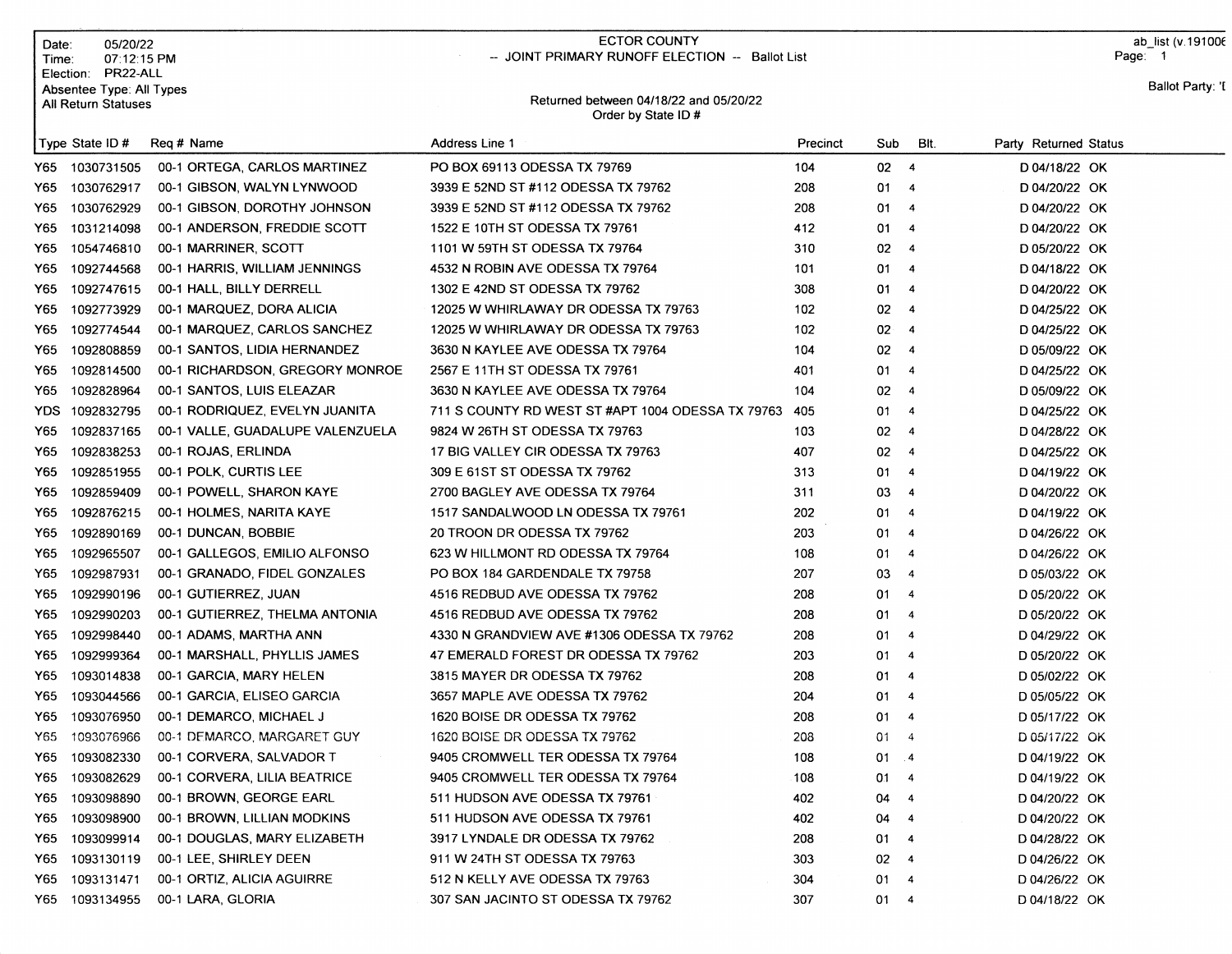| Date:               | 05/20/22                 |
|---------------------|--------------------------|
| Time:               | 07:12:15 PM              |
| Election:           | PR22-ALL                 |
|                     | Absentee Type: All Types |
| All Return Statuses |                          |

## ECTOR COUNTY -- JOINT PRIMARY RUNOFF ELECTION -- Ballot List

ab\_list (v.19100€ Page: 2

## Returned between 04118122 and O5l2Ol22 Order by State lD #

Ballot Party: '[

|      | Type State ID # | Reg # Name                        | Address Line 1                         | Precinct | Sub          | BIt.                     | Party Returned Status |
|------|-----------------|-----------------------------------|----------------------------------------|----------|--------------|--------------------------|-----------------------|
|      | Y65 1093146013  | 00-1 JEFFERSON, ARLENE            | 2503 CUMBERLAND RD ODESSA TX 79761     | 202      | 01 4         |                          | D 05/20/22 OK         |
| Y65  | 1093148046      | 00-1 MARTINEZ, JESUS              | 2318 N HANCOCK AVE ODESSA TX 79761     | 303      | 01           | $\overline{\mathbf{4}}$  | D 04/20/22 OK         |
| Y65. | 1093148634      | 00-1 MOLINAR, IRMA YBARRA         | 605 N LAUDERDALE AVE ODESSA TX 79763   | 304      | 01           | $\overline{4}$           | D 04/25/22 OK         |
| Y65  | 1093150209      | 00-1 STOKES, LINDA JO             | 2804 N WASHINGTON AVE ODESSA TX 79764  | 306      | 02           | $\overline{\phantom{a}}$ | D 04/18/22 OK         |
| Y65  | 1093169919      | 00-1 ESTRADA, SOCORRO             | 2645 MADERA AVE ODESSA TX 79763        | 301      | 02           | $\overline{4}$           | D 04/25/22 OK         |
| Y65  | 1093171872      | 00-1 RAMIREZ, GLORIA RODRIGUEZ    | 1511 DOTSY AVE ODESSA TX 79763         | 302      | 02           | $\overline{\mathbf{4}}$  | D 04/20/22 OK         |
| Y65  | 1093174332      | 00-1 VALENCIA, DAVID B            | 1214 N SAM HOUSTON AVE ODESSA TX 79761 | 305      | 01.          | $\overline{4}$           | D 05/20/22 OK         |
| Y65  | 1093178381      | 00-1 HINOJOS, OLIVIA ARMENDARIZ   | 1805 BECKWOOD PL ODESSA TX 79763       | 301      | $02-4$       |                          | D 04/25/22 OK         |
| Y65  | 1093178399      | 00-1 HINOJOS, RAMON A             | 1805 BECKWOOD PL ODESSA TX 79763       | 301      | $02 \quad 4$ |                          | D 04/25/22 OK         |
| Y65  | 1093180510      | 00-1 RAMIREZ, ALONZO RODRIGUEZ    | 1511 DOTSY AVE ODESSA TX 79763         | 302      | $02 \t 4$    |                          | D 04/19/22 OK         |
| Y65. | 1093182748      | 00-1 VALENCIA, IRMA ARREGUY       | 1214 N SAM HOUSTON AVE ODESSA TX 79761 | 305      | 01           | - 4                      | D 05/20/22 OK         |
| Y65  | 1093183499      | 00-1 LARA, CYNTHIA AGUIRRE        | 904 E 36TH ST ODESSA TX 79762          | 307      | 01           | $\overline{\phantom{a}}$ | D 04/20/22 OK         |
| Y65  | 1093191059      | 00-1 ORTIZ, ARMANDO               | 512 N KELLY AVE ODESSA TX 79763        | 304      | 01           | $\overline{\phantom{a}}$ | D 05/03/22 OK         |
| Y65  | 1093201980      | 00-1 BELTRAN, GUADALUPE CHAVARRIA | 2706 KAY AVE ODESSA TX 79762           | 307      | 01           | $\overline{\phantom{a}}$ | D 04/20/22 OK         |
| Y65  | 1093210680      | 00-1 YOUNG, AMY ELIZABETH         | 3110 N TOM GREEN AVE ODESSA TX 79762   | 307      | 01           | $\overline{4}$           | D 04/20/22 OK         |
| Y65  | 1093229813      | 00-1 WILLARD, JOHN EVANS          | 1719 ALAMEDA AVE ODESSA TX 79763       | 301      | 02           | $\overline{\mathbf{A}}$  | D 04/28/22 OK         |
| Y65  | 1093233131      | 00-1 ARROYOS, MAGDALENA R         | 721 LASSETER AVE ODESSA TX 79763       | 304      | 01           | $\overline{\phantom{a}}$ | D 04/25/22 OK         |
| Y65  | 1093233149      | 00-1 ARROYOS, PAUL M              | 721 LASSETER AVE ODESSA TX 79763       | 304      | $01 \t 4$    |                          | D 04/25/22 OK         |
| Y65  | 1093235464      | 00-1 AGUILAR, SANTIAGO G          | 2744 ADAMS AVE ODESSA TX 79762         | 307      | 01           | $\overline{\phantom{a}}$ | D 04/20/22 OK         |
| Y65. | 1093250801      | 00-1 POLK, JUDITH ANN             | 505 GRAHAM AVE ODESSA TX 79763         | 305      | 01.          | $\overline{\phantom{a}}$ | D 04/22/22 OK         |
| Y65  | 1093258207      | 00-1 RANGEL, ESTELLA              | 908 LAREDO DR ODESSA TX 79761          | 402      | 04           | $\overline{\phantom{a}}$ | D 04/26/22 OK         |
| Y65. | 1093259943      | 00-1 NELMS, MORRIS ST-CLAIR       | PO BOX 2828 ODESSA TX 79760            | 403      | 01           | $\overline{\phantom{a}}$ | D 04/26/22 OK         |
| Y65  | 1093264285      | 00-1 ENRIQUEZ, IRMA H             | 1211 MAPLE AVE ODESSA TX 79761         | 309      | 01           | $\overline{\mathbf{4}}$  | D 04/25/22 OK         |
| Y65  | 1093266803      | 00-1 TURNER, CHARLES EDWARD       | 922 E MONAHANS ST ODESSA TX 79761      | 402      | 04           | $\overline{4}$           | D 04/28/22 OK         |
| Y65. | 1093266819      | 00-1 TURNER, ELIZABETH MAXEY      | 922 E MONAHANS ST ODESSA TX 79761      | 402      | 04           | $\overline{4}$           | D 04/28/22 OK         |
| Y65  | 1093268815      | 00-1 RIVERA, ARMIDA LARA          | 1326 ANDERSON AVE ODESSA TX 79761      | 403      | 01           | $\overline{4}$           | D 04/18/22 OK         |
| Y65  | 1093268827      | 00-1 RIVERA, FREDERICO GUERRERO   | 1326 ANDERSON AVE ODESSA TX 79761      | 403      | 01           | $\overline{4}$           | D 04/18/22 OK         |
| Y65  | 1093273776      | 00-1 BROWN, LAWRENCE EDWARD       | 2304 E 14TH ST ODESSA TX 79761         | 312      | 01           | $\overline{a}$           | D 04/28/22 OK         |
| Y65. | 1093275676      | 00-1 BUTLER, JOHN TURNER          | 805 SNYDER ST ODESSA TX 79761          | 402      | 04           | $\overline{4}$           | D 04/29/22 OK         |
| Y65  | 1093278342      | 00-1 ELLIS, ANNIE B               | 315 FITCH AVE ODESSA TX 79761          | 402      | 04           | $\overline{a}$           | D 04/25/22 OK         |
| Y65. | 1093278792      | 00-1 CORDOVA, BEATRIZ SOTELO      | 421 RUTH ST ODESSA TX 79761            | 403      | 01           | $\overline{4}$           | D 04/25/22 OK         |
| Y65  | 1093285360      | 00-1 CARTER, JOHNNIE MAE          | 308 PECOS ST ODESSA TX 79761           | 403      | 01           | $\overline{4}$           | D 05/20/22 OK         |
| Y65. | 1093285409      | 00-1 PRIDE, OLA MAE               | 1013 AUTUMN AVE ODESSA TX 79763        | 403      | 01           | - 4                      | D 04/25/22 OK         |
| Y65. | 1093287776      | 00-1 CHAVEZ, EUGENIO JURADO       | 855 E GLENN ST ODESSA TX 79766         | 409      | 01           | $\overline{\mathbf{4}}$  | D 04/28/22 OK         |
| Y65. | 1093287931      | 00-1 OLIVAS, MARIA                | 415 E BLUE DIAMOND ST ODESSA TX 79766  | 409      | 01           | $\overline{4}$           | D 04/25/22 OK         |
| Y65  | 1093301603      | 00-1 OLDHAM, ROSIE                | 915 SNYDER ST ODESSA TX 79761          | 402      | 04           | 4                        | D 05/13/22 OK         |
|      | Y65 1093301619  | 00-1 MOORE, NELSON LEE            | 623 COLLEGE AVE ODESSA TX 79761        | 402      | 04           | $\overline{4}$           | D 04/20/22 OK         |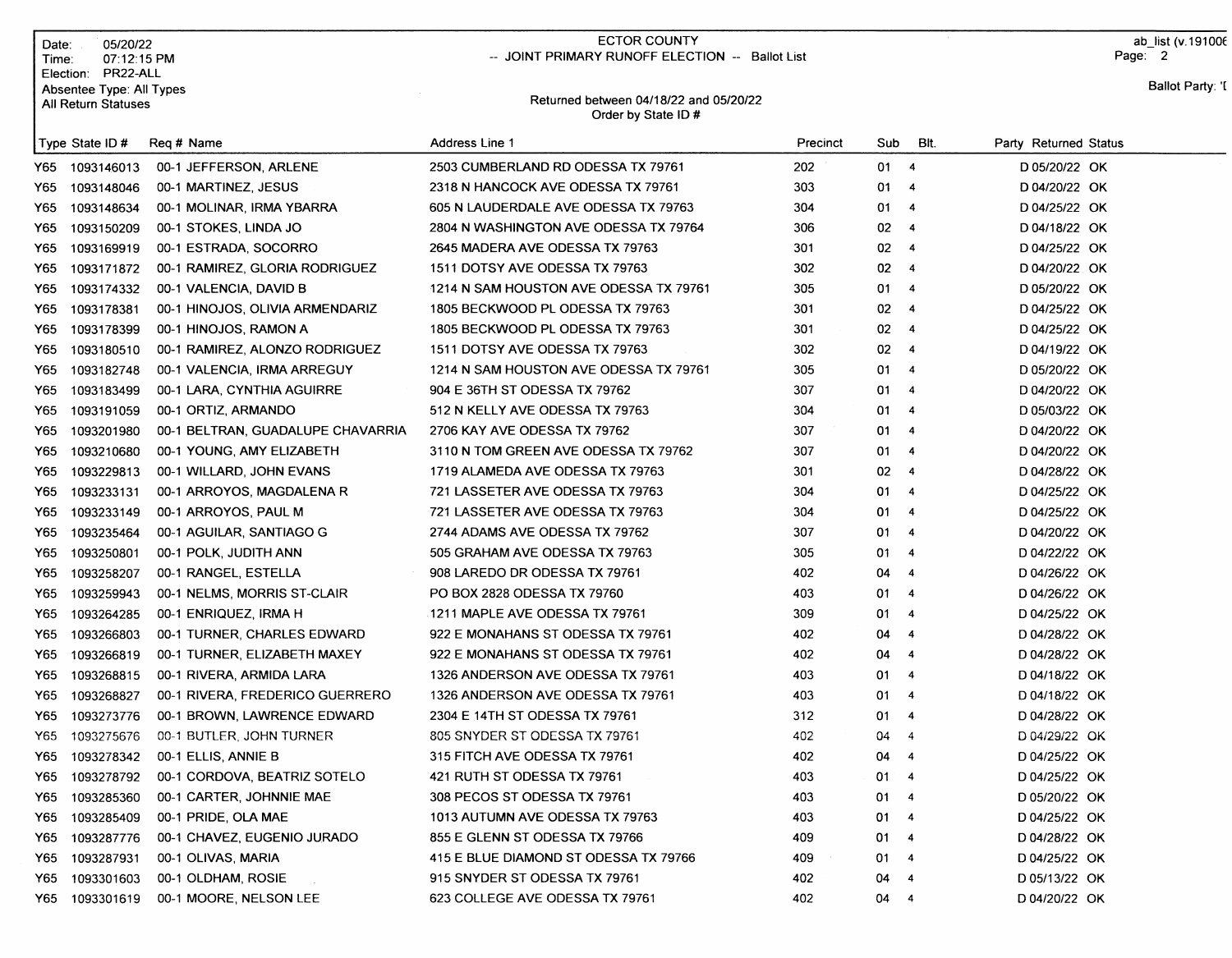Date: 05/20/22<br>Time: 07:12:15 07:12:15 PM Election: PR22-ALL Absentee Type: All Types All Return Statuses

## ECTOR COUNTY -- JOINT PRIMARY RUNOFF ELECTION -- Ballot List

ab\_list (v.19100€ Page: $\overline{\phantom{a}}$  3

## Returned between 04118122 and O5l2Ol22 Order by State lD #

Ballot Party: '[

| Type State ID $#$ |            | Req # Name                      | Address Line 1                         | Precinct | Sub  | BIt.                     | Party Returned Status |
|-------------------|------------|---------------------------------|----------------------------------------|----------|------|--------------------------|-----------------------|
| Y65 1093304360    |            | 00-1 EVARO, ROJELIO             | 909 GULF AVE ODESSA TX 79761           | 403      | 01 4 |                          | D 04/22/22 OK         |
| Y65               | 1093307555 | 00-1 ISNER, CONNIE LA NELL      | 1713 PATTON DR ODESSA TX 79761         | 312      | 01   | $\overline{\phantom{a}}$ | D 05/05/22 OK         |
| Y65               | 1093310817 | 00-1 ULATE, JUSTINO C           | 916 BRUCE AVE ODESSA TX 79761          | 402      | 04   | $\overline{\mathbf{4}}$  | D 04/20/22 OK         |
| Y65               | 1093311816 | 00-1 DUCKETT, WESLEY DON        | 1222 S JACKSON AVE ODESSA TX 79761     | 403      | 01   | $\overline{\mathbf{4}}$  | D 04/20/22 OK         |
| Y65               | 1093313937 | 00-1 SANCHEZ, MARIA LUISA       | 938 S JACKSON AVE ODESSA TX 79761      | 403      | 01   | $\overline{4}$           | D 05/05/22 OK         |
| Y65               | 1093317681 | 00-1 ATKINS, MARION V           | PO BOX 3187 ODESSA TX 79760            | 312      | 01   | $\overline{\phantom{a}}$ | D 05/20/22 OK         |
| Y65               | 1093320923 | 00-1 CORDOVA, ARTURO W          | 421 RUTH ST ODESSA TX 79761            | 403      | 01   | $\overline{\phantom{a}}$ | D 04/25/22 OK         |
| Y65               | 1093323765 | 00-1 LOVE, LAVERNE MOSLEY       | 3203 EASTOVER DR ODESSA TX 79762       | 308      | 01   | $\overline{\mathbf{4}}$  | D 04/25/22 OK         |
| Y65               | 1093327920 | 00-1 CRAWFORD, CATHERINE        | 303 CARVER AVE ODESSA TX 79761         | 402      | 04   | $\overline{4}$           | D 05/02/22 OK         |
| Y65               | 1093327931 | 00-1 CRAWFORD, ODEL             | 303 CARVER AVE ODESSA TX 79761         | 402      | 04   | $\overline{4}$           | D 05/02/22 OK         |
| Y65               | 1093335064 | 00-1 HOLDER, BEVERLY ANN        | 4130 SPRINGBROOK DR ODESSA TX 79762    | 204      | 01   | $\overline{4}$           | D 04/22/22 OK         |
| Y65               | 1093335072 | 00-1 HOLDER, MICHAEL S          | 4130 SPRINGBROOK DR ODESSA TX 79762    | 204      | 01   | $\overline{4}$           | D 04/22/22 OK         |
| Y65               | 1093336488 | 00-1 SIMS, CATHERINE T          | 715 E ODESSA ST ODESSA TX 79761        | 402      | 04   | $\overline{4}$           | D 04/19/22 OK         |
| Y65               | 1093346192 | 00-1 ALCANTAR, IRENE            | 1331 S SAM HOUSTON AVE ODESSA TX 79761 | 403      | 01   | $\overline{4}$           | D 05/03/22 OK         |
| Y65               | 1093353654 | 00-1 BARS, BIRDOLA BLAKELY      | 817 E ODESSA ST ODESSA TX 79761        | 402      | 04   | $\overline{4}$           | D 04/25/22 OK         |
| Y65               | 1093358331 | 00-1 JACKSON, PATSY ANN         | 2819 BRENTWOOD DR ODESSA TX 79762      | 308      | 01   | $\overline{\mathbf{4}}$  | D 04/26/22 OK         |
| Y65               | 1093358349 | 00-1 JACKSON, WAYNE KIMBALL     | 2819 BRENTWOOD DR ODESSA TX 79762      | 308      | 01   | $\overline{4}$           | D 04/26/22 OK         |
| Y65               | 1093360462 | 00-1 GREEN, MARGARET FRANCES    | 1700 REDBUD AVE ODESSA TX 79761        | 312      | 01   | $\overline{\mathbf{4}}$  | D 04/20/22 OK         |
| Y65               | 1093362239 | 00-1 PRIDE, LEEJUANDA           | 218 CARVER AVE ODESSA TX 79761         | 402      | 04   | $\overline{4}$           | D 04/25/22 OK         |
| Y65               | 1093362241 | 00-1 PRIDE, ROBERT LEE JR       | 218 CARVER AVE ODESSA TX 79761         | 402      | 04   | $\cdot$ 4                | D 04/25/22 OK         |
| Y65               | 1093363332 | 00-1 TAYLOR, ELNORA             | 1218 HONEYSUCKLE AVE ODESSA TX 79761   | 403      | 01   | $\overline{4}$           | D 04/29/22 OK         |
| Y65               | 1093363345 | 00-1 LOUD, NORALENE TAYLOR      | 403 E ODESSA ST ODESSA TX 79761        | 403      | 01   | $\overline{4}$           | D 05/09/22 OK         |
| Y65               | 1093363460 | 00-1 GUTIERREZ, FRANK           | 1004 S LAUDERDALE AVE ODESSA TX 79763  | 403      | 01   | $\overline{4}$           | D 04/22/22 OK         |
| Y65               | 1093363473 | 00-1 GUTIERREZ, MANUELITA T     | 1004 S LAUDERDALE AVE ODESSA TX 79763  | 403      | 01   | $\overline{4}$           | D 04/22/22 OK         |
| Y65               | 1093364108 | 00-1 VEAL, RUBY EVANS           | 405 SEMINOLE ST ODESSA TX 79761        | 403      | 01   | $\overline{4}$           | D 04/20/22 OK         |
| Y65               | 1093374152 | 00-1 RODRIGUEZ, MARIA MOLINA    | 15125 S HWY 385 ODESSA TX 79766        | 409      | 01   | $\overline{4}$           | D 04/28/22 OK         |
| Y65               | 1093380173 | 00-1 PEGUES, LARRY GENE         | 719 E ODESSA ST ODESSA TX 79761        | 402      | 04   | $\overline{4}$           | D 04/20/22 OK         |
| Y65               | 1093381811 | 00-1 BERZOSA, RUFINA BAEZA      | 440 W HERITAGE ST ODESSA TX 79766      | 404      | 01   | $\overline{4}$           | D 05/02/22 OK         |
| Y65               | 1093382049 | 00-1 RUBIO, OLIMPIA NEITO       | 416 W MESCALERO DR ODESSA TX 79763     | 404      | 01   | $\overline{4}$           | D 04/25/22 OK         |
| Y65               | 1093388466 | 00-1 WILLIAMS, DOVIE ALBERTA    | 313 HUDSON AVE ODESSA TX 79761         | 402      | 04   | $\overline{4}$           | D 04/20/22 OK         |
| Y65               | 1093388568 | 00-1 WASHINGTON, PATRICIA ANNE  | 405 HUDSON AVE ODESSA TX 79761         | 402      | 04   | $\overline{4}$           | D 04/20/22 OK         |
| Y65               | 1093388758 | 00-1 BURTON, SARAH              | 314 HUDSON AVE ODESSA TX 79761         | 402      | 04   | $\overline{4}$           | D 04/20/22 OK         |
| Y65               | 1093391919 | 00-1 CHAVEZ, MARIA ROJO         | 855 E GLENN ST ODESSA TX 79766         | 409      | 01   | $\overline{\mathbf{4}}$  | D 04/28/22 OK         |
| Y65               | 1093394782 | 00-1 ENRIQUEZ, ABNER J          | 1211 MAPLE AVE ODESSA TX 79761         | 309      | 01   | $\overline{4}$           | D 04/25/22 OK         |
| Y65               | 1093400437 | 00-1 GRANADO, ERMINIA DOMINQUEZ | 1121 ZENETA AVE ODESSA TX 79763        | 406      | 01   | $\overline{\mathbf{4}}$  | D 04/20/22 OK         |
| Y65               | 1093400767 | 00-1 ROMAN, ELENA M             | 1103 LINDBERG ST ODESSA TX 79763       | 405      | 01   | $\overline{4}$           | D 04/25/22 OK         |
| Y65 1093402718    |            | 00-1 SMITH, WILLIE RUTH         | 1427 ALAMEDA AVE ODESSA TX 79763       | 406      | 01   | $\overline{4}$           | D 04/29/22 OK         |